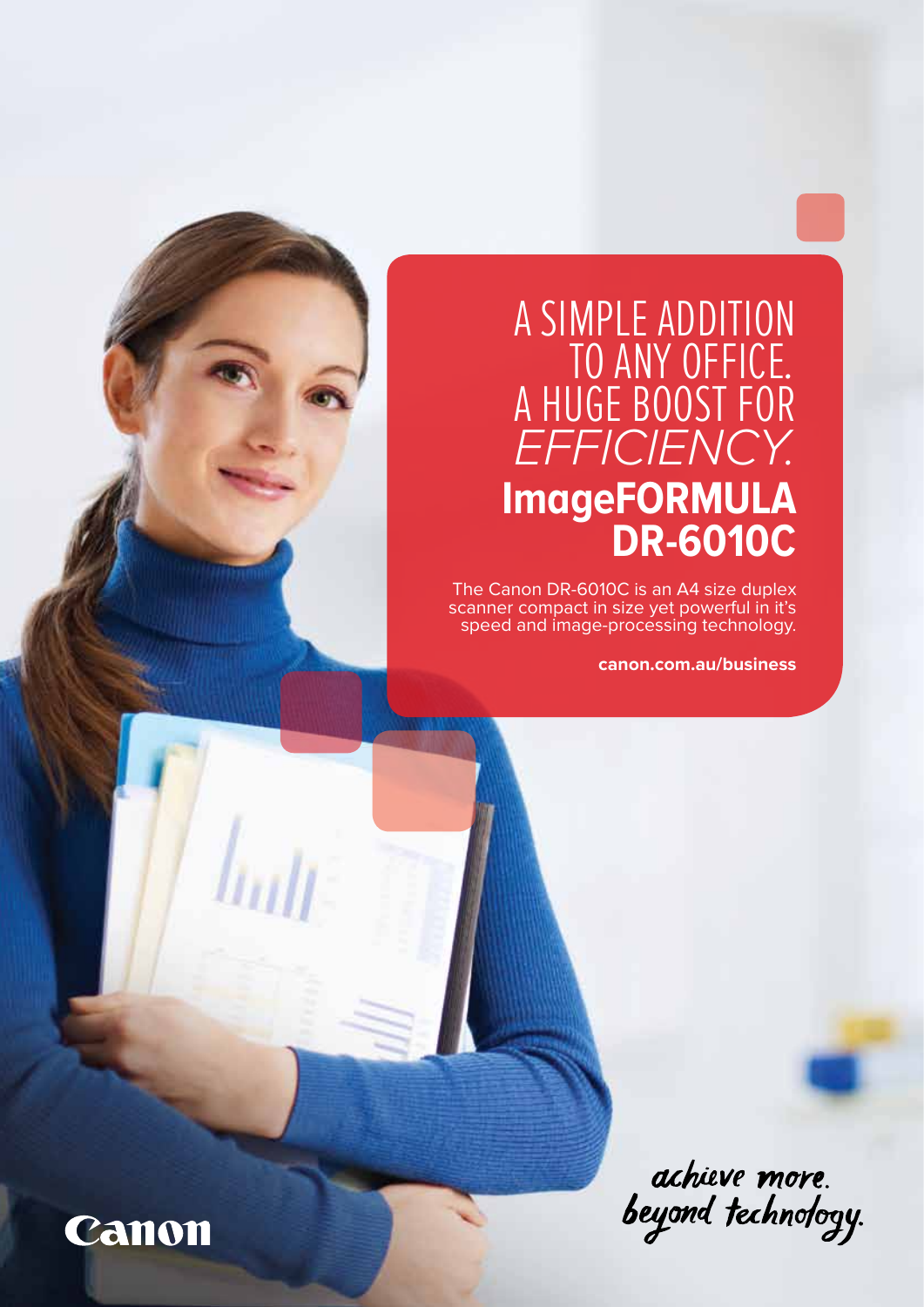# Quickly *organize* and manage YOUR DIGITAL DOCUMENTS AT THE *speed* your business requires

Built for businesses that need the benefits of transforming documents into high-quality digital files quickly and effectively, the exemplary design of Canon's DR-6010C speaks worlds for the ingenuity used in its creation. At the rate of a page per second, in colour or black-and-white, this document scanner is capable of scanning in a fraction of the time required by traditional document scanners. The reliable speed of the DR-6010C makes it an invaluable addition to any fast-paced office environment.

### **Fast and Efficient document handling**

Despite being small enough to fit on a desktop, the Canon DR-6010C is capable of meeting all busy office requirements for document scanning quickly and effectively. The innovative design and cutting-edge technology expertly accommodate a wide variety of document sizes and types, converting with ease stacks of papers to digital format with exceptional speed and accuracy.

### **Ultrasonic Double-Feed Detection**

Double-feeds are caught with ultrasonic sensors that detect the gap between overlapping pages. The sheets are then halted from going through the scanner, allowing the double feed to be corrected.



#### **Rapid Recovery System**

While other scanners require the rescanning of an entire document in the event of a misfeed or paper jam, the DR-6010C is equipped with a Rapid Recovery System that stops for the repositioning of a misfed document so that scanning may resume from where it left off.

#### **Various Document Sizes**

DR-6010C features a versatile dual paper path that allows easy processing of a diversity of document types. The default U-turn path is designed for handling pages of standard, A4/LTRsize thickness, while the straight paper path can process thick items – even plastic ID cards. Also, the scanner can be switched from automatic to manual sheet feeding to accommodate non-standard paper types, including multi-sheet forms printed on carbonless (NCR) paper.



### **High Speed Scanning**

State-of-the-art 3-line CMOS contact image sensor technology allows the DR-6010C remarkably accurate image replication at an exceptional speed, equally fast with colour and black-andwhite – 60 pages per minute and 120 images per minute (A4/LTR, 200 dpi, portrait). Onboard JPEG compression also reduces the amount of time previously needed to transfer data to a PC.



Fast, one-pass colour scanning at the same speed as in B&W. (A4/LTR, 200dpi)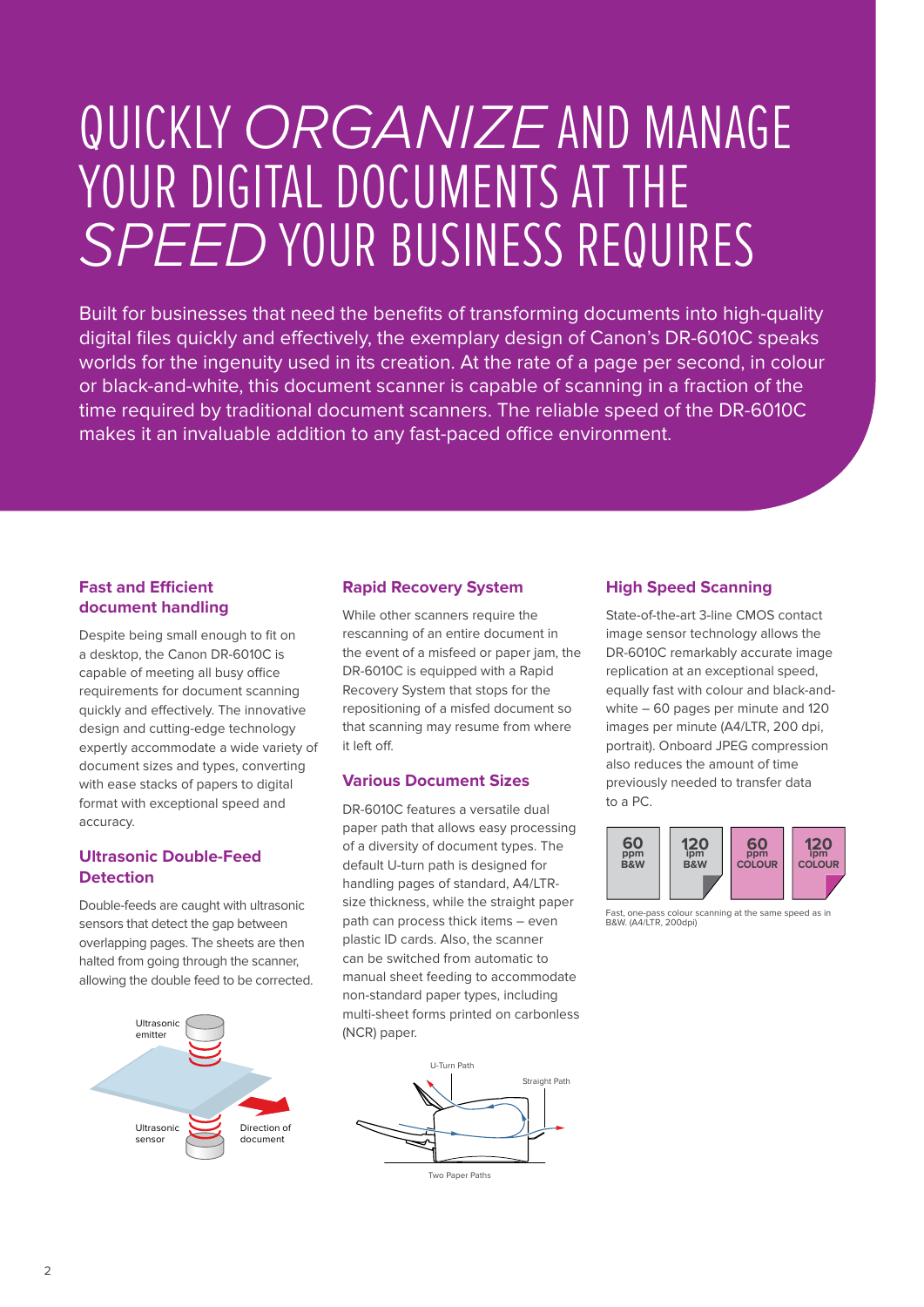

#### **Advanced Scanner Functions**

The most intricate of image details can be captured with exquisite precision and clarity using DR-6010C's advanced efficiency-optimising image processing functions and 600 dpi high optical resolution.

#### **Shading Mechanism**

The DR-6010C performs an automatic calibration process called "shading" prior to each scan to ensure consistent, uniform image quality.



Automatic shading mechanism

#### **Advanced Image Processing**

This model offers a collection of invaluable image-processing functions that optimise your document's readability and minimise the need for reprocessing.

Auto Page Size Detection, Deskew, Skip Blank Page, Text Orientation Recognition, Colour Dropout (R/G/B Custom), Moire Reduction, Prevent Bleed-Through / Remove Background, Punch Hole Removal, MultiStream, and MORE.

#### **Auto Colour Detection**

DR-6010C is equipped with Auto Colour Detection to detect, during the scanning of documents in a mixed batch, whether or not a page contains colour. Black-and-white images are scanned in black-and-white scanning mode, and colour pages in colour scanning mode. This eliminates the need to separate black-and-white and colour documents prior to scanning while ensuring image files are kept smaller than if scanning the whole batch in colour mode.

#### **3-Dimensional Colour Space Correction**

The 3-Dimensional Colour Correction helps the DR-6010C achieve unprecedented colour accuracy, true to the original document, using an onboard colour conversion chip to pinpoint the exact RGB coordinates.

#### **One-Touch Job Buttons**

Frequently-used scanning functions, such as Scan to E-mail, can be programmed for speedy, one-touch execution. Three customisable Job buttons on the scanner's face can be easily assigned for such routine jobs using the included Job Registration Tool.

#### **Operating features**

#### **Energy-Efficient**

This device meets the ENERGY STAR Program guidelines for energy efficiency, meaning it requires less energy and costs less to run. Settings also designate when the device should enter Stand-by Mode.

#### **Barcode Decoding**

A barcode module is a software option that allows the ISIS/TWAIN driver to recognize scanner barcodes (sold separately).

#### **Do-it-yourself Maintenance**

To ensure the best-quality performance from your Canon document scanner, rollers should be replaced every 250,000 scans. Luckily, the DR-6010C is designed with user-replaceable parts so that no service technician is required; all you need is an Exchange Roller Kit (sold separately).